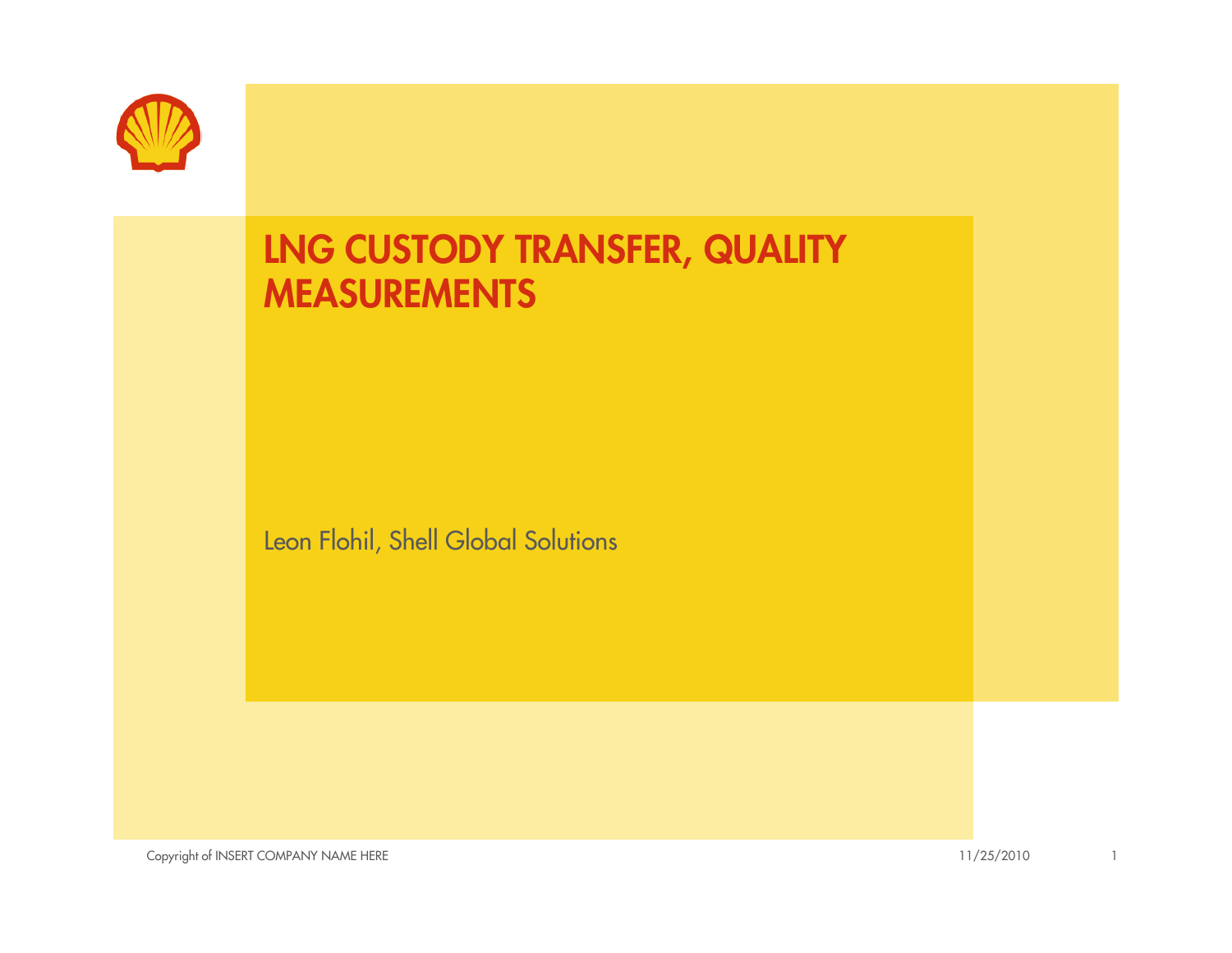## **MY TODAY TOPICS**

Background Sampling comments Analysis components Data assurance Pitfalls Data handling Raman initiative's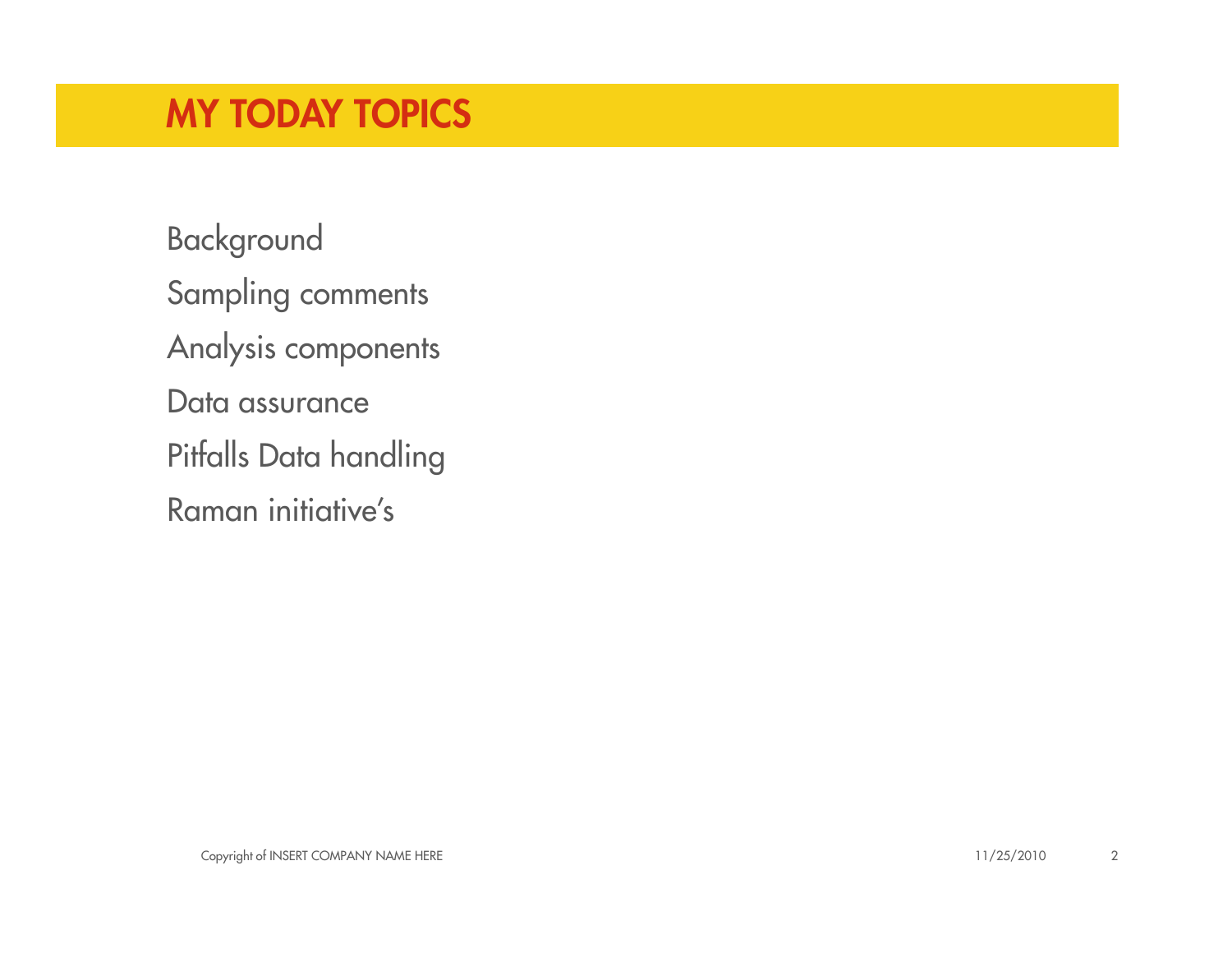Shell First plant in1960's

First methods, sampling and Analysis developed by the first major Japanese customer

- **Naporization steam and later electrical**
- **First Dome with water seal, later waterless Dome**
- 2004 online GC custody transfer (used in contracts)
- 2007 piston sampler; Alternative sampler, piston grab, robust ISO 8943 , SC5, TC28 Covers the main critical elements for sample taking

Analytical component analysis GPA 2261 vs ISO 6974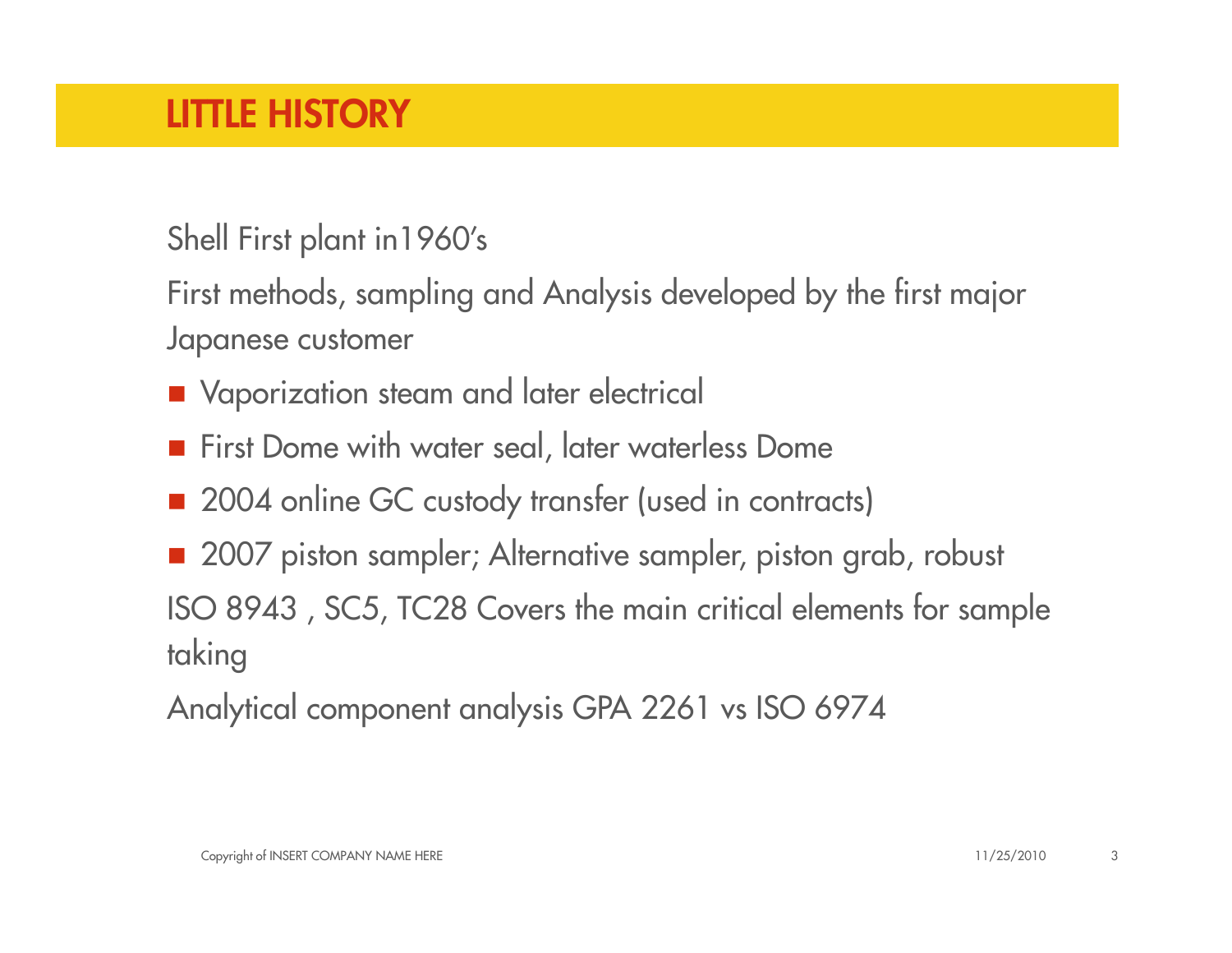## **ISO 8943 COMMENTS 1(3)**

How to deal with multiple loading lines

- 2 Loading arms running at full capacity
- vapor return line(s)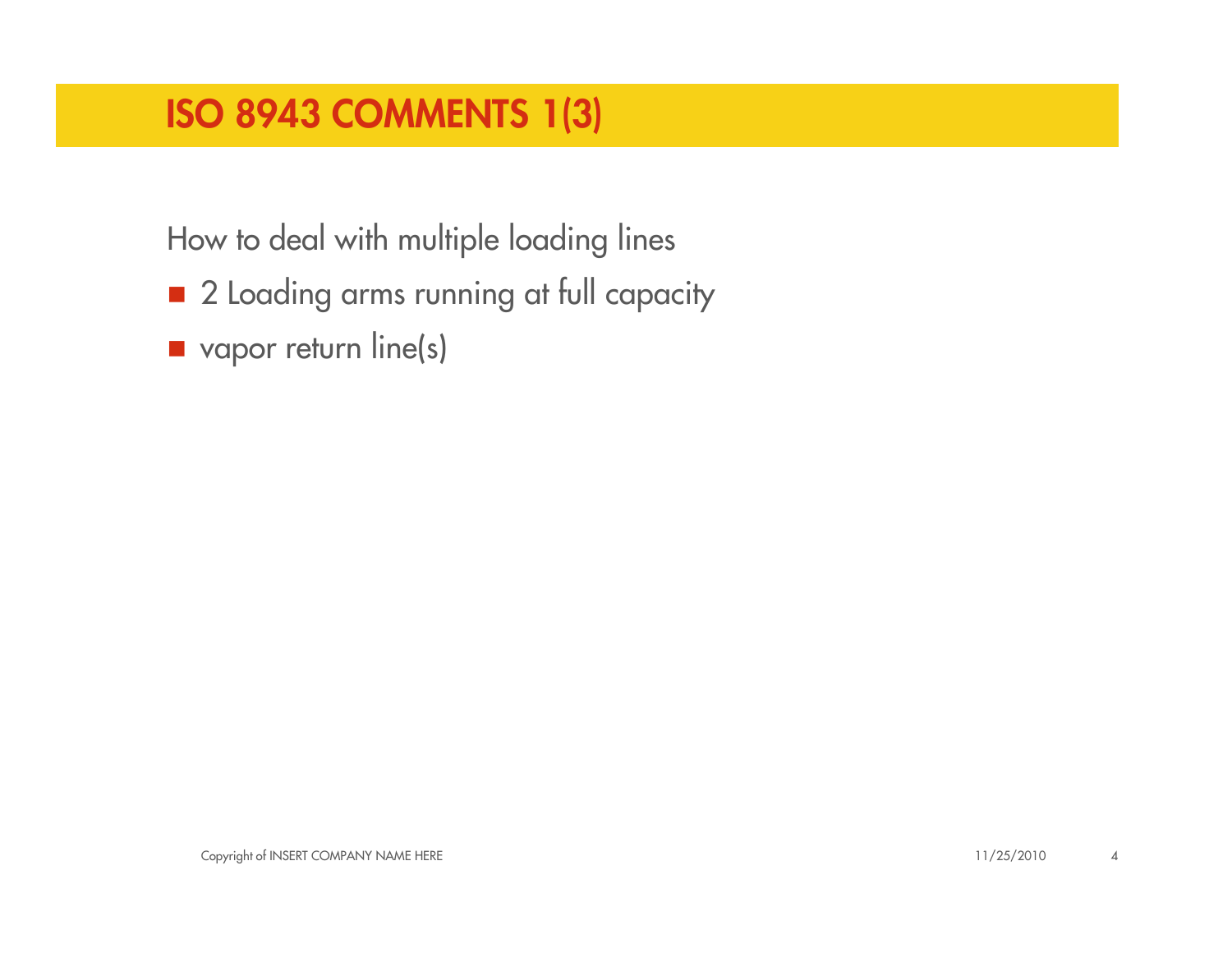#### **FLOW/TIME PROPORTIONAL SAMPLING FOR MULTIPLE LINES**



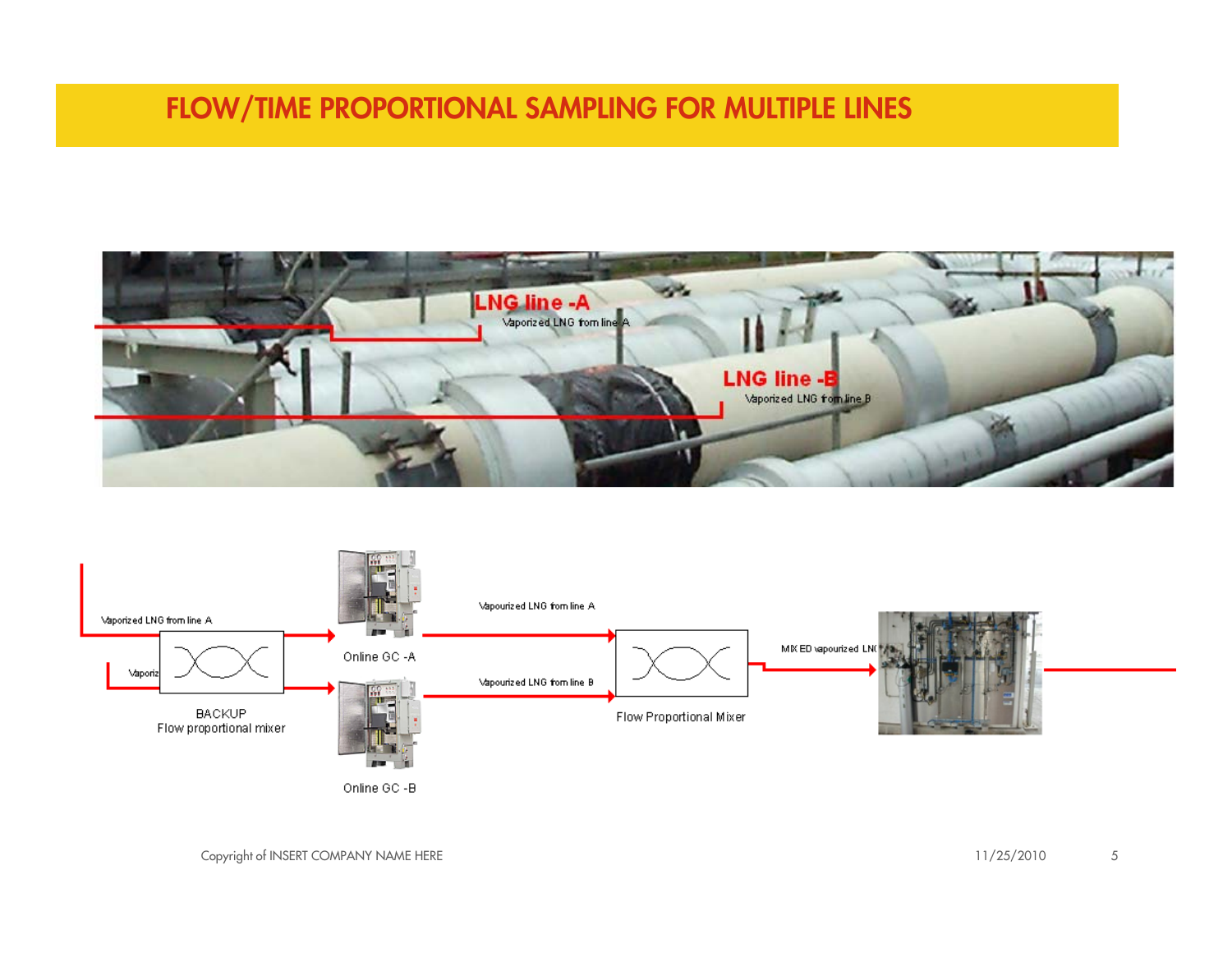## **ISO 8943 COMMENTS 2(3)**

Outliers, stable vaporization is the best assurance.

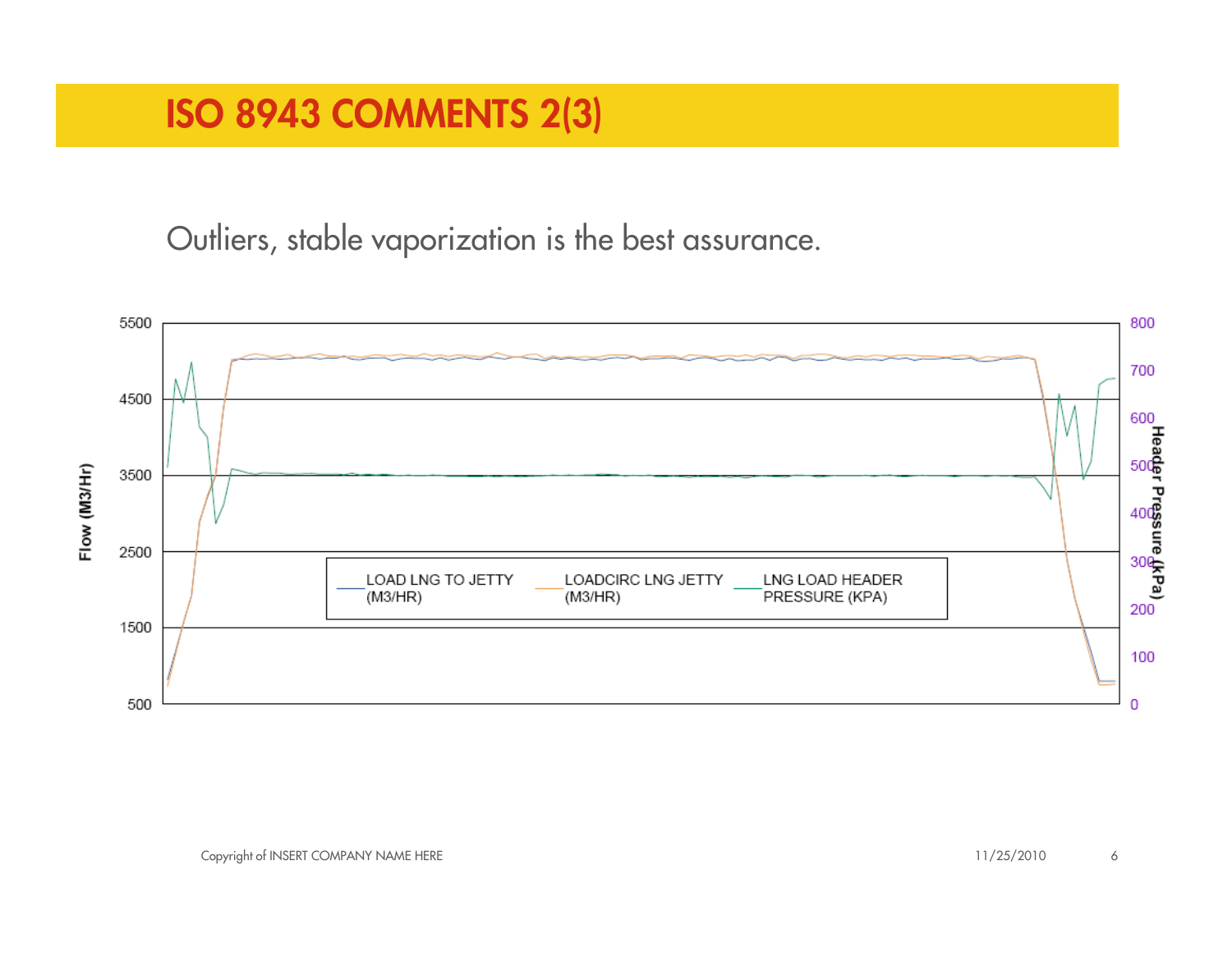## **AVOID OUTLIERS TREATMENT (GIIGNL)**

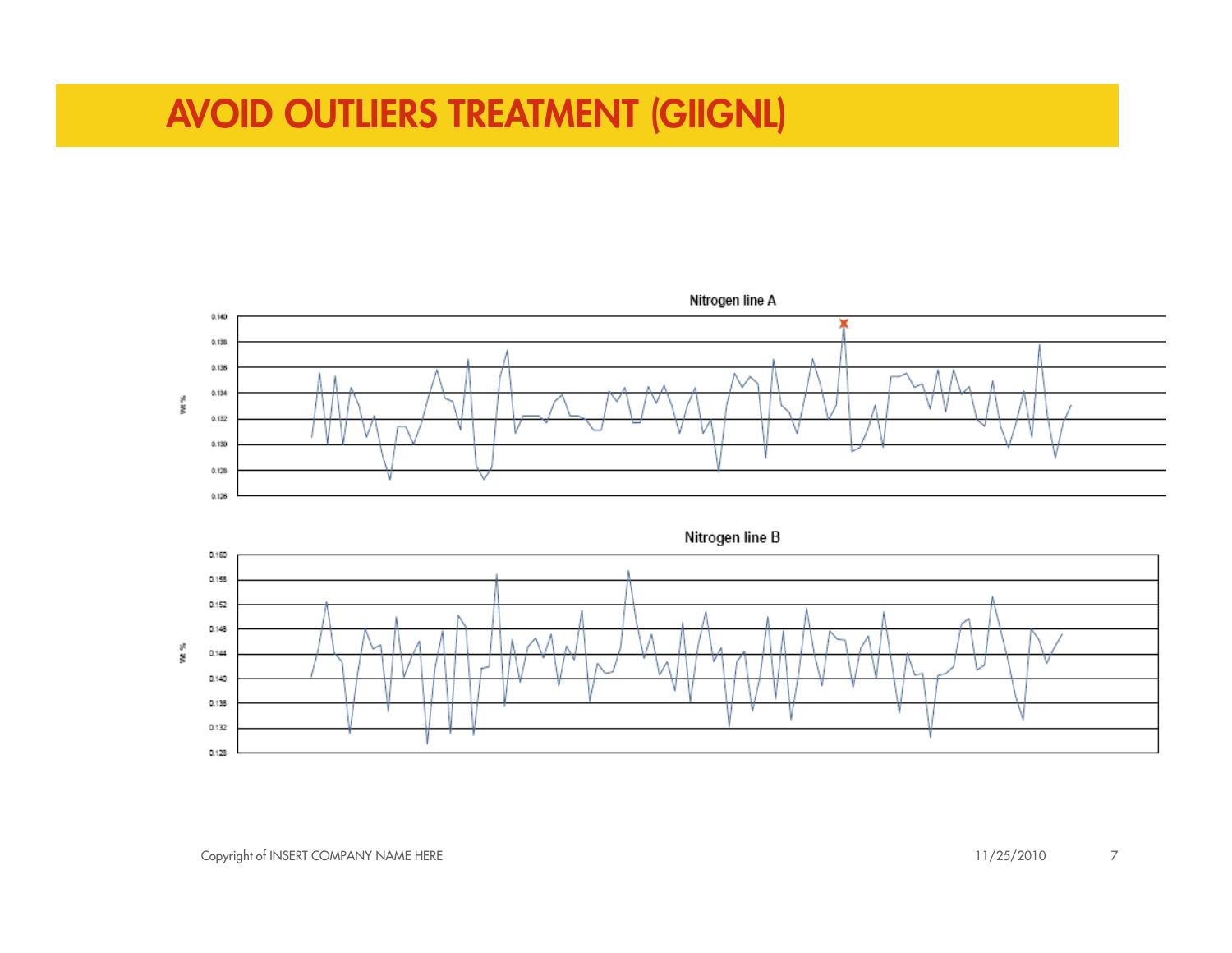## **ISO 8943 COMMENTS 3(3)**

Unspecified retained gas volume

Measurements Impurities, use ISO 10715

- Oxygen
- **Mercury**
- Sulfur components
- Validation of ISO 8943, even after 30 years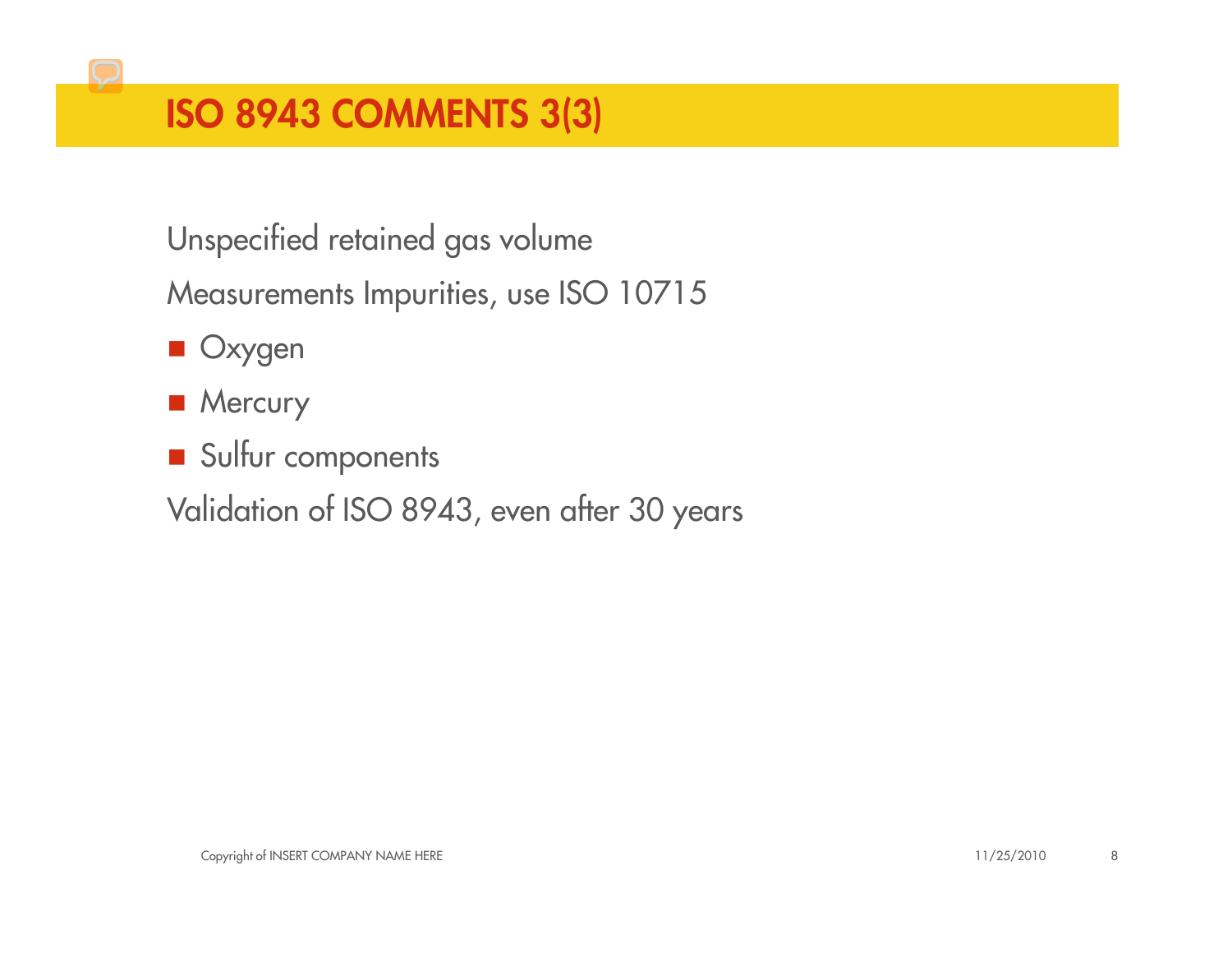Linearity confirmed

**ISO 6974 GPA 2261**

Linearity based on reduced injection pressure

Weak Calibration criteria

No peak separation criteria

Strong Calibration criteria resolution peak separation criteria set.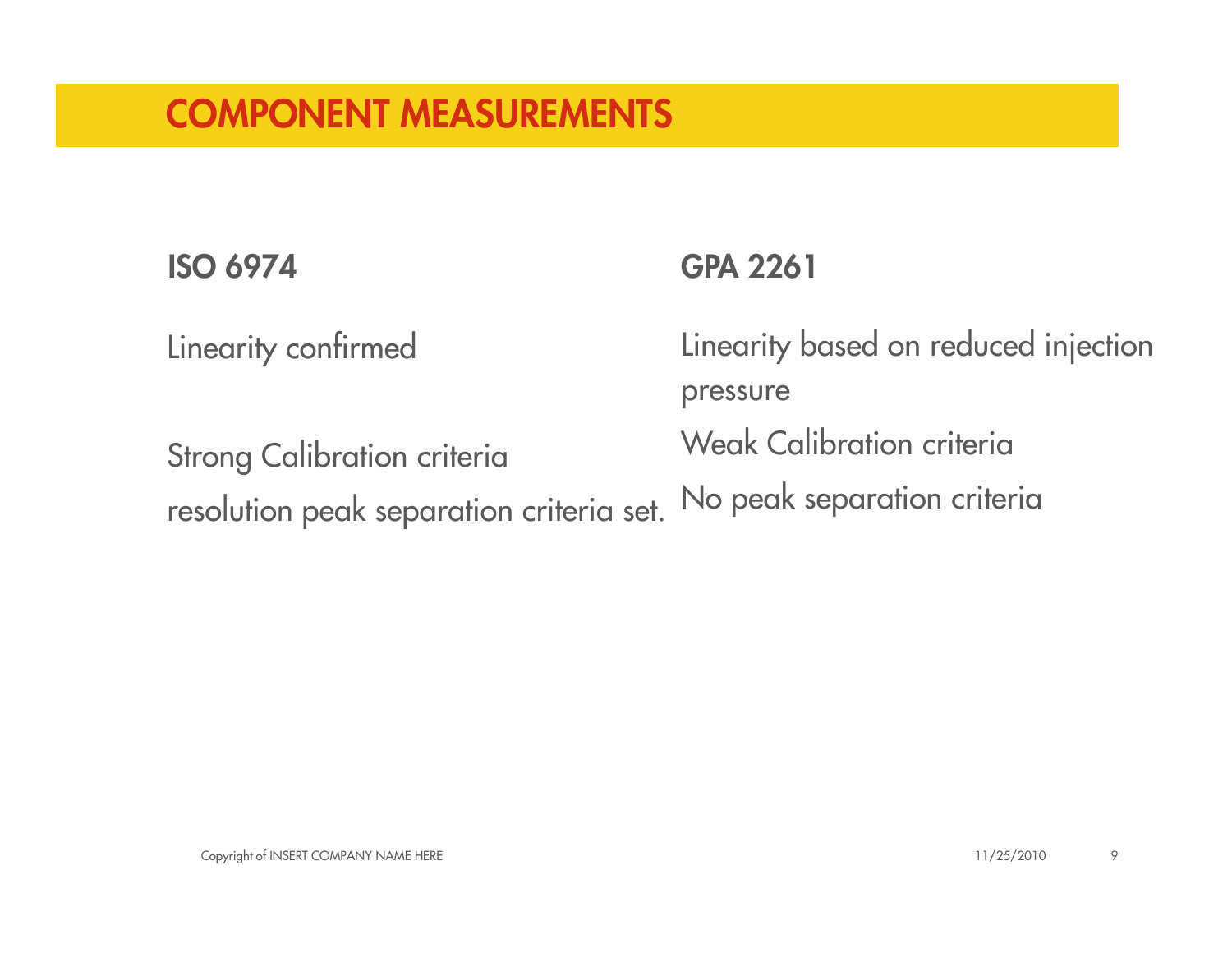## **COMPOSITION ANALYSIS**

#### ISO 6974, Atlantic basin, GPA 2261, Asia-Pac

|                                                     |                                      | ISO 6974 part 5 |      | ISO 6974 part 3            |              | ISO 6974 part 6            |              | GPA 2261                   |                |
|-----------------------------------------------------|--------------------------------------|-----------------|------|----------------------------|--------------|----------------------------|--------------|----------------------------|----------------|
|                                                     | Component                            |                 |      | Mol<br>Fraction<br>Range % |              | Mol<br>Fraction<br>Range % |              | Mol<br>Fraction<br>Range % |                |
|                                                     |                                      | Range %<br>Min  | Max  | Min                        | Max          | Min                        | Max          | Min                        | Max            |
|                                                     | Helium                               |                 |      | 0.01                       | 0.5          | 0.002                      | 0.5          | 0.01                       | 10             |
|                                                     | Hydrogen                             |                 |      | 0.01                       | 0.5          | 0.001                      | 0.5          |                            |                |
|                                                     | Oxygen                               |                 |      | 0.1                        | 0.5          | 0.007                      | 5.           | 0.01                       | 20             |
|                                                     | Nitrogen                             | 0.001           | 15.0 | 0.1                        | 40           | 0.007                      | 40           | 0.01                       | 100            |
|                                                     | Hydrogen Sulphide <sup>4</sup>       |                 |      |                            |              |                            |              | 3.00                       | 100            |
|                                                     | Carbon dioxide                       | 0.001           | 8.5  | 0.1                        | 30           | 0.001                      | 10           | 0.01                       | 20             |
|                                                     | Carbon Monoxide                      |                 |      |                            | 0.001        | 1                          |              |                            |                |
|                                                     | Methane                              | 75              | 100  | 50                         | 100          | 40                         | 100          | 0.01                       | 100            |
|                                                     | Ethane                               | 0.001           | 10.0 | 0.1                        | 15           | 0.001                      | 15           | 0.01                       | 100            |
|                                                     | Ethyne (Acetylene)                   |                 |      |                            |              | 0.001                      | 0.5          |                            |                |
|                                                     | Ethene                               |                 |      |                            |              | 0.001                      | 0.5          |                            |                |
|                                                     | Propane                              | 0.001           | 3.0  | 0.001                      | 5            | 0.001                      | 5            | 0.01                       | 100            |
|                                                     | Propene                              |                 |      |                            |              | 0.001                      | 0.5          |                            |                |
|                                                     | isoButane<br>$(2 -$                  |                 |      |                            |              |                            |              |                            |                |
|                                                     | methylpropane)                       | 0.001           | 1.0  | 0.001                      | 2            | 0.0001                     | $\mathbf{1}$ | 0.01                       | 10             |
|                                                     | n-Butane<br>neo-Pentane<br>$(2, 2 -$ | 0.001           | 1.0  | 0.001                      | 2            | 0.0001                     | $\mathbf{1}$ | 0.01                       | 10             |
|                                                     | dimethylpropane)                     | 0.001           | 0.5  | 0.001                      | $\mathbf{1}$ | 0.0001                     | 0.5          |                            |                |
|                                                     | $(2 -$<br>isoPentane                 |                 |      |                            |              |                            |              |                            |                |
|                                                     | methylbutane)                        | 0.001           | 0.5  | 0.001                      | $\mathbf{1}$ | 0.0001                     | 0.5          | 0.01                       | 2              |
|                                                     | n-Pentane                            | 0.001           | 0.5  | 0.001                      | 1            | 0.0001                     | 0.5          | 0.01                       | 2              |
| Copyright of INSERT COMPANY NAN higher hydrocarbons | Hexanes + sum of all c6 and          | 0.001           | 1.0  | 0.001                      | 0.5          | 0.0001                     | 0.5          | 0.01                       | $\overline{2}$ |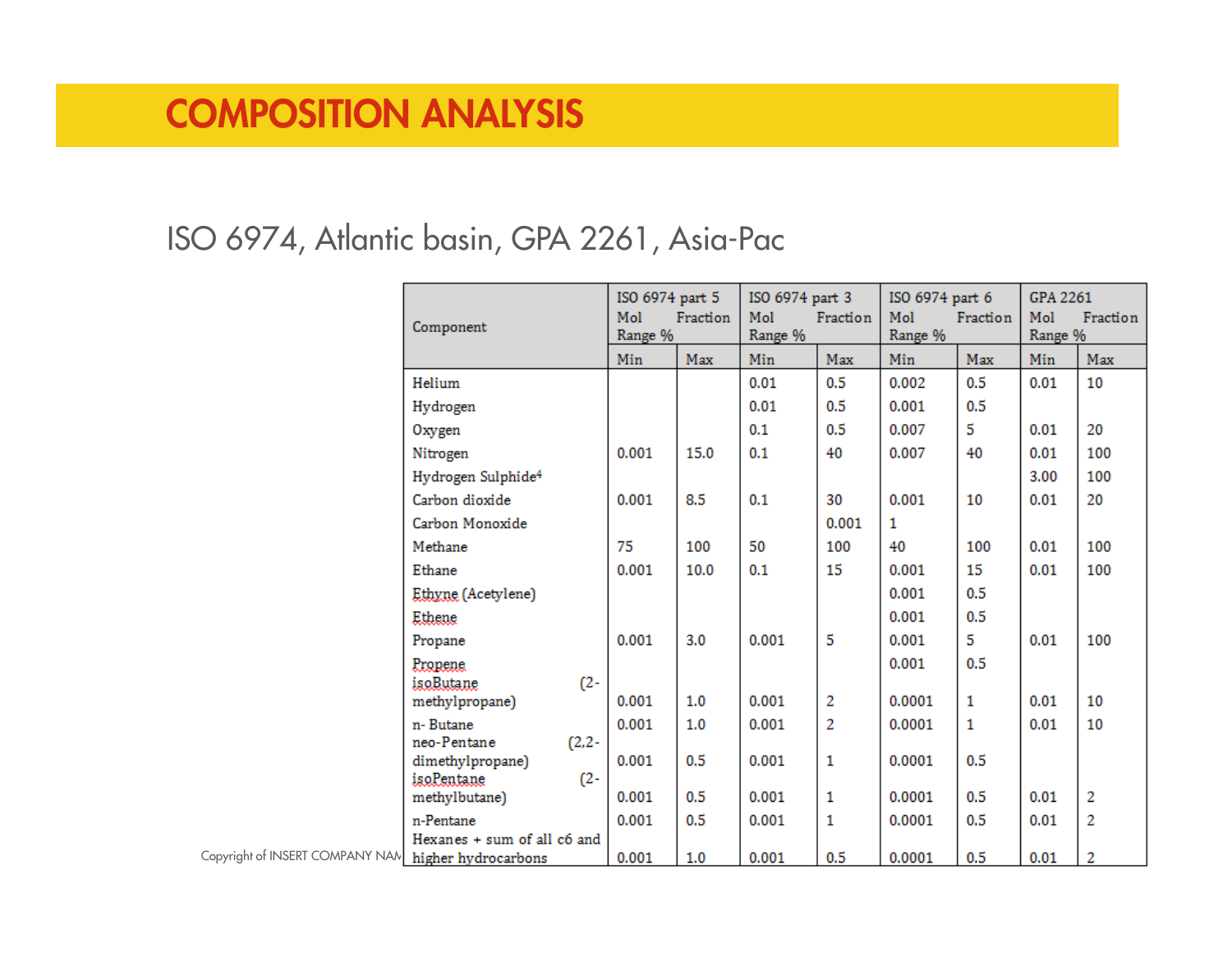## typical values and based on GUM (ISO21748) k=2

| Component      | Range | GPA 2261    |         | ISO 6974 p5 |         | ISO 6974 p3 |         | ISO 6974 p6 |         |
|----------------|-------|-------------|---------|-------------|---------|-------------|---------|-------------|---------|
|                | Mol%  | Uncertainty |         | Uncertainty |         | Uncertainty |         | Uncertainty |         |
| Nitrogen       | 0.07  | Ŧ           | 0.00346 | ±           | 0.00109 | 士           | 0.00148 | 土           | 0.00012 |
| Carbon Dioxide |       |             |         |             |         |             |         |             |         |
| Methane        | 78.11 | Ŧ           | 0.00035 | 士           | 0.00004 | 士           | 0.00010 | $\pm$       | 0.00001 |
| Ethane         | 11.99 | Ŧ           | 0.00099 | 士           | 0.00020 | 士           | 0.00148 | 士           | 0.00012 |
| Propane        | 7.17  | Ŧ           | 0.00099 | Ŧ           | 0.00059 | 士           | 0.00148 | 士           | 0.00012 |
| Isobutane      | 1.14  | Ŧ           | 0.00198 | Ŧ           | 0.00307 | 士           | 0.00297 | 土           | 0.00049 |
| n-Butane       | 1.44  | Ŧ           | 0.00198 | 土           | 0.00099 | $\pm$       | 0.00198 | $+$         | 0.00020 |
| Isopentane     | 0.03  | Ŧ           | 0.00297 | 士           | 0.00535 | $\pm$       | 0.00297 | $\pm$       | 0.00049 |
| n-Pentane      | 0.02  | Ŧ           | 0.00297 | 士           | 0.00099 | 士           | 0.00297 | 士           | 0.00049 |
| $C_6$ +        | 0.03  | ±           | 0.01485 | 土           | 0.00297 | 士           | 0.00297 | 土           | 0.00049 |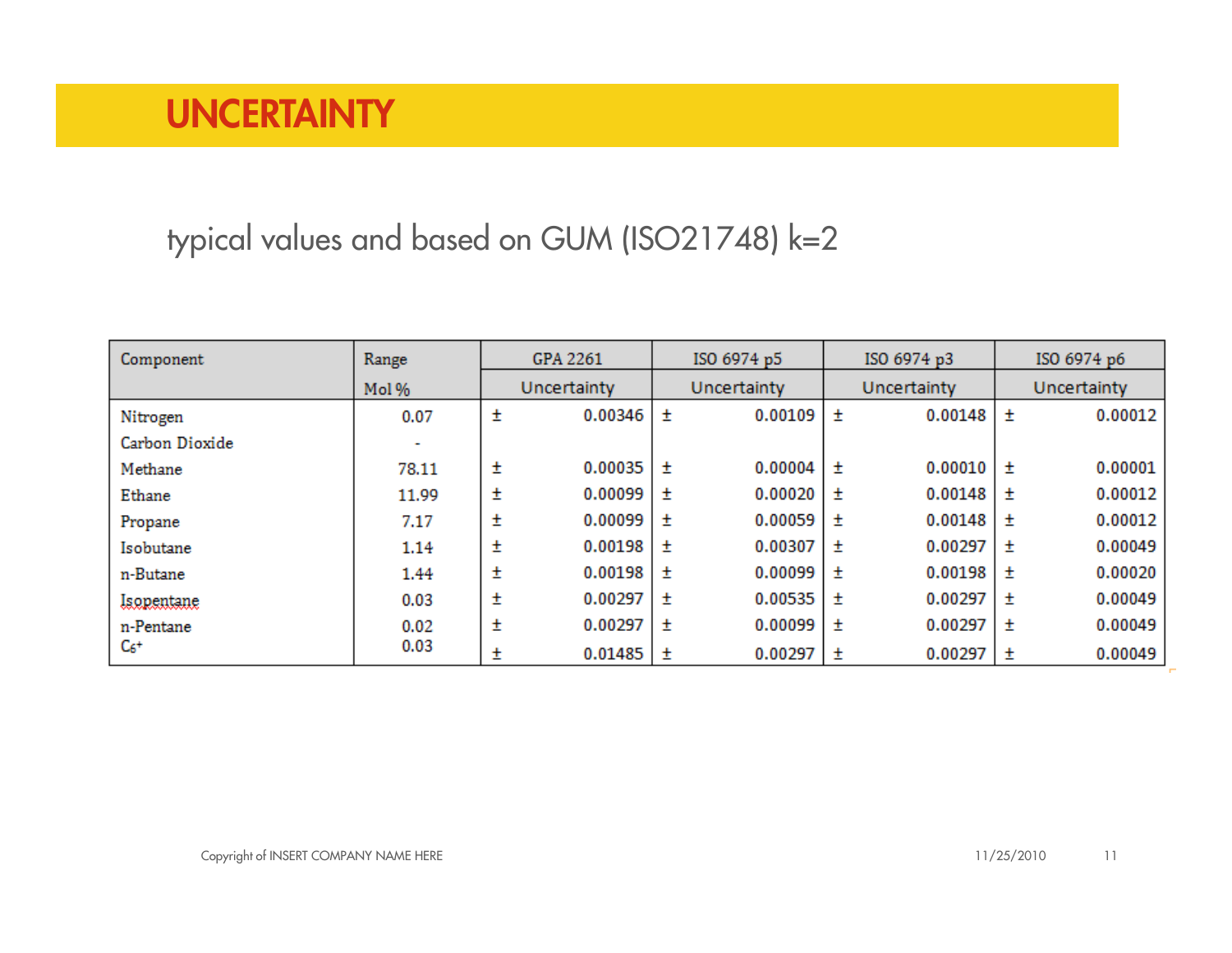## **DATA ASSURANCE**

Calibration material traceable to ISO14111

Statistical Quality Control, ASTM D6299

- Online GC (ASTM\_D3764)
- **Offline GC (ISO 17025)**
- **Between online and offline GC**

Online will be within the same Quality regime as Laboratory.

Proficiency testing (which is not the same as customer buyer crosschecking) true versus consensus

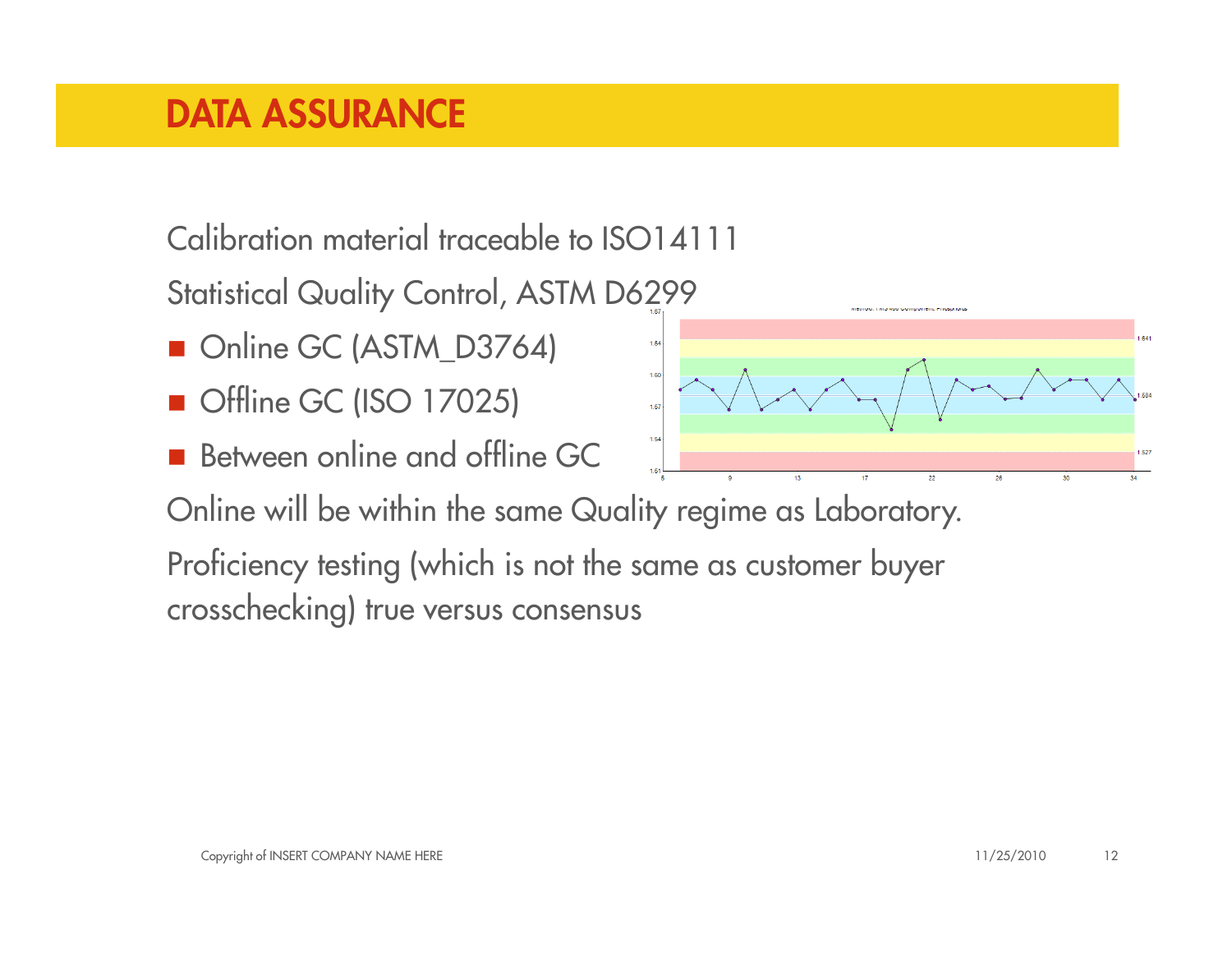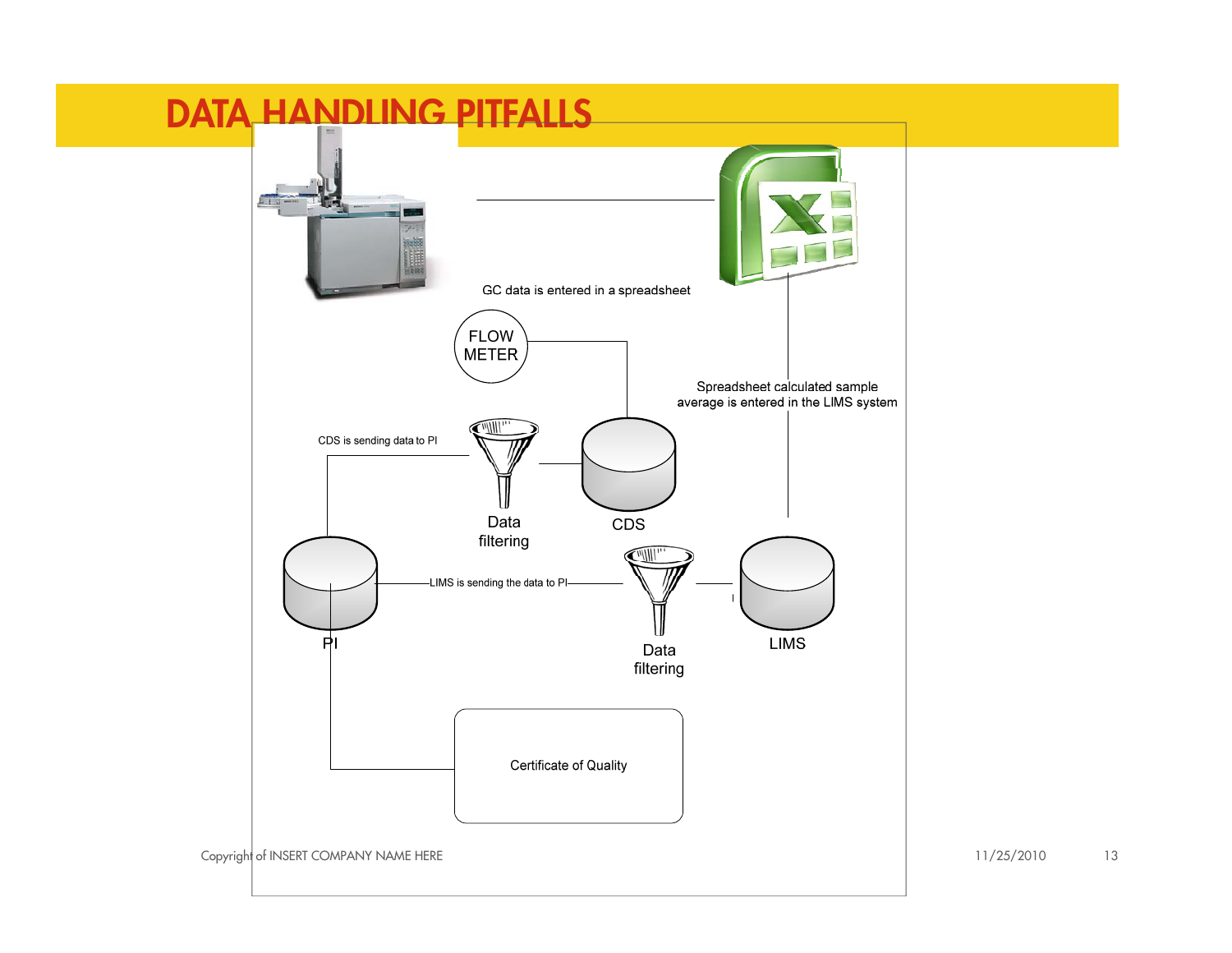## **RAMAN UPDATE**



Copyright of **CALLACTER**<br>Copyright of **OPTICAL SYSTEMS, INC.** 

### **Raman Basics**

- Passive, scattering interaction with sample material.
- $\bullet$  Measures the vibrational modes.

**Difference** (Lower) Frequency (shift to Red) **More likely** 

**Scattered laser** Out (no change)

> Provides access to fundamental bands, but the effect is weak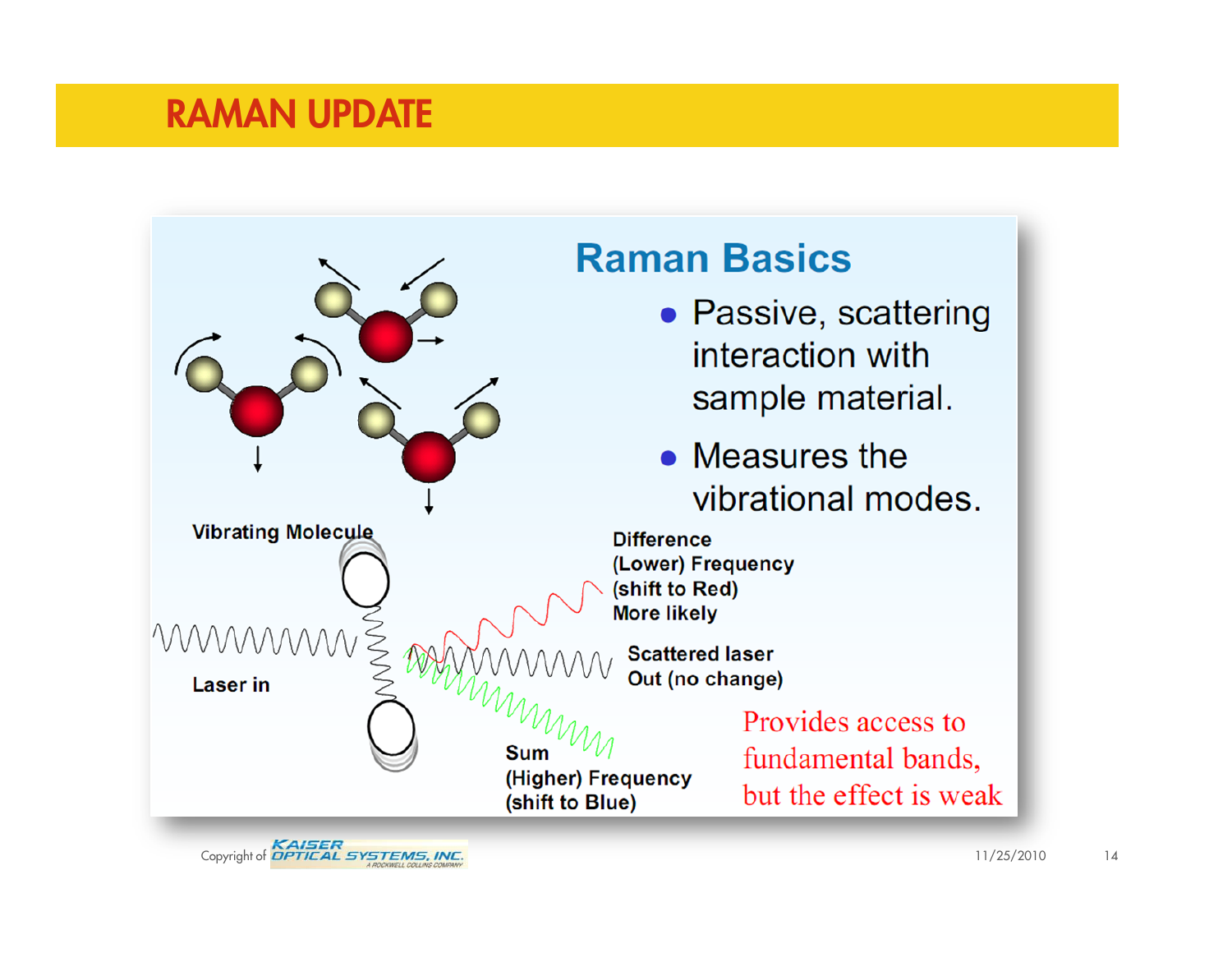## **FIELD TEST SINCE 2008 AND CRYOGENIC CONDITIONS**



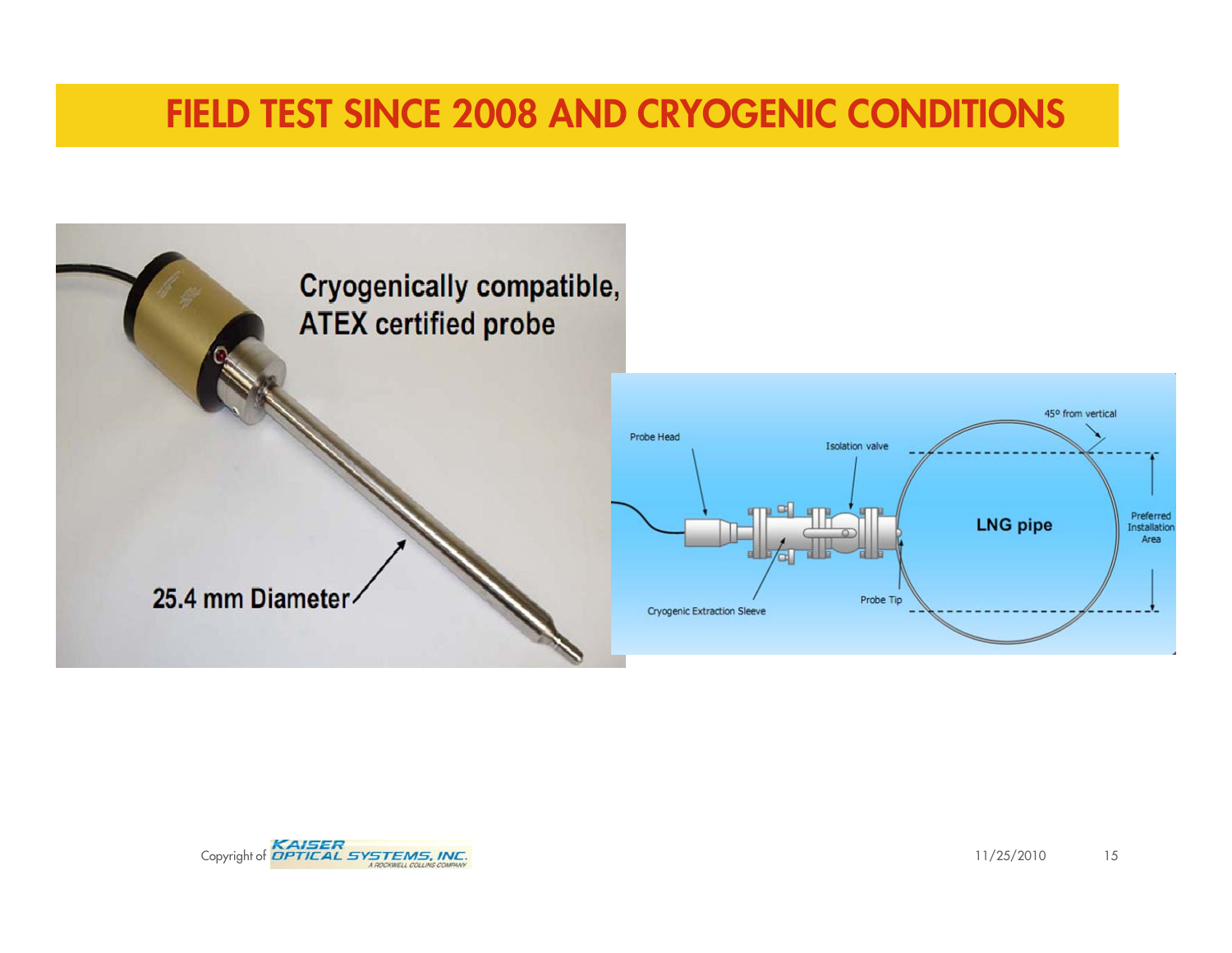## **EXAMPLE LNG SPECTRA**